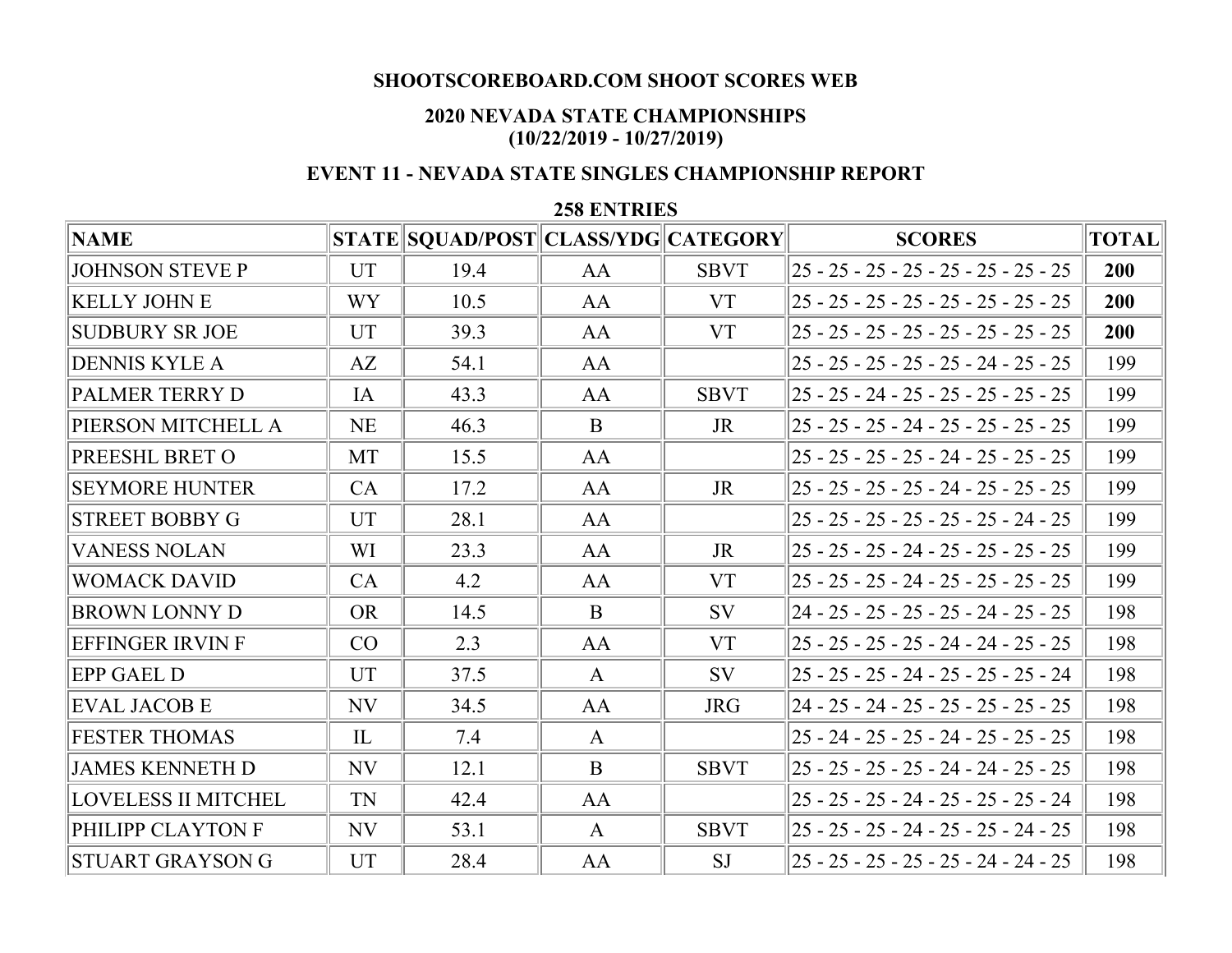| <b>DAGHER MARK J</b>     | <b>NV</b>    | 32.1 | AA           |             | 25 - 25 - 25 - 24 - 24 - 25 - 24 - 25     | 197 |
|--------------------------|--------------|------|--------------|-------------|-------------------------------------------|-----|
| <b>DAGUE FRED W</b>      | <b>WV</b>    | 40.5 | AA           | <b>SBVT</b> | 24 - 24 - 25 - 25 - 25 - 25 - 25 - 24     | 197 |
| <b>DUITSMAN EDWARD E</b> | CA           | 33.1 | B            |             | 25 - 25 - 23 - 25 - 25 - 25 - 24 - 25     | 197 |
| <b>FINOCHIO DAN N</b>    | CO           | 7.3  | A            | <b>SV</b>   | $25 - 25 - 25 - 25 - 23 - 25 - 25 - 24$   | 197 |
| <b>HUGHES KYML</b>       | CA           | 26.3 | AA           | <b>LDI</b>  | 25 - 25 - 24 - 24 - 25 - 25 - 25 - 24     | 197 |
| <b>JONES DARRELL T</b>   | WY           | 38.1 | AA           | <b>SBVT</b> | 24 - 25 - 24 - 25 - 25 - 25 - 25 - 24     | 197 |
| <b>MCGARR RONALD P</b>   | CA           | 41.2 | A            |             | $25 - 25 - 25 - 24 - 25 - 25 - 24 - 24$   | 197 |
| PIKE ROBERT WILL         | AZ           | 30.5 | $\mathbf{A}$ | <b>JRG</b>  | 24 - 25 - 24 - 25 - 25 - 25 - 24 - 25     | 197 |
| <b>SHEPARDSON D DEAN</b> | NV           | 21.1 | A            | <b>VT</b>   | 25 - 25 - 24 - 24 - 25 - 25 - 24 - 25     | 197 |
| <b>SMITH BRAYDON C</b>   | <b>AR</b>    | 11.4 | A            | SJ          | 24 - 25 - 24 - 24 - 25 - 25 - 25 - 25     | 197 |
| <b>CLODT LORI L</b>      | CA           | 7.2  | $\mathbf{A}$ | <b>LDII</b> | 25 - 25 - 25 - 25 - 25 - 23 - 24 - 24     | 196 |
| <b>CORRY DON R</b>       | UT           | 23.2 | $\mathbf{A}$ |             | 24 - 25 - 25 - 25 - 24 - 23 - 25 - 25     | 196 |
| <b>GRADY MIKE E</b>      | <b>NM</b>    | 41.3 | AA           |             | 25 - 24 - 24 - 25 - 25 - 25 - 24 - 24     | 196 |
| <b>HARMS JERRY E</b>     | NV           | 25.1 | $\mathbf{A}$ | SV          | 24 - 25 - 24 - 25 - 24 - 25 - 25 - 24     | 196 |
| <b>HELLER JIMMY R</b>    | CA           | 42.1 | A            | <b>VT</b>   | 25 - 24 - 24 - 25 - 25 - 25 - 24 - 24     | 196 |
| <b>HOLCOMB JOE</b>       | CO           | 9.1  | AA           |             | 24 - 24 - 24 - 25 - 25 - 25 - 25 - 24     | 196 |
| <b>JACKSON CHARLES W</b> | <b>WV</b>    | 40.3 | $\mathbf{B}$ | <b>VT</b>   | $24 - 25 - 25 - 24 - 24 - 24 - 25 - 25$   | 196 |
| <b>JOHNSON BODIE R</b>   | <b>WY</b>    | 38.4 | AA           |             | 25 - 25 - 25 - 24 - 25 - 25 - 25 - 22     | 196 |
| <b>OTTESEN STEVE M</b>   | <b>UT</b>    | 19.3 | AA           | <b>SBVT</b> | $25 - 23 - 25 - 24 - 24 - 25 - 25 - 25$   | 196 |
| PAPPAS JACOB J           | MA           | 35.2 | $\mathbf{A}$ |             | 25 - 23 - 25 - 25 - 24 - 25 - 25 - 24     | 196 |
| PEYTON ART F             | AB           | 2.1  | AA           | <b>VT</b>   | 23 - 24 - 25 - 25 - 25 - 25 - 25 - 24     | 196 |
| <b>SMITH STEVEN R</b>    | CA           | 42.2 | AA           | <b>VT</b>   | $23 - 25 - 25 - 25 - 25 - 24 - 24 - 25$   | 196 |
| VANVACTER ROBERT E       | CA           | 24.1 | $\mathbf{A}$ |             | $ 25 - 25 - 25 - 25 - 24 - 25 - 23 - 24 $ | 196 |
| <b>CASSARA TYLER AJ</b>  | <b>CA</b>    | 17.3 | AA           | JR          | 24 - 24 - 25 - 25 - 24 - 25 - 25 - 23     | 195 |
| <b>CLEMENT ROBERT W</b>  | ID           | 10.1 | AA           | SV          | 24 - 25 - 24 - 24 - 25 - 25 - 24 - 24     | 195 |
| <b>GILLUM LAWRENCE E</b> | IL           | 7.1  | A            | <b>SBVT</b> | 25 - 25 - 24 - 24 - 25 - 23 - 25 - 24     | 195 |
| <b>GOOCH MICHAEL E</b>   | $\mathbb{N}$ | 27.5 | A            |             | 24 - 23 - 25 - 25 - 24 - 25 - 24 - 25     | 195 |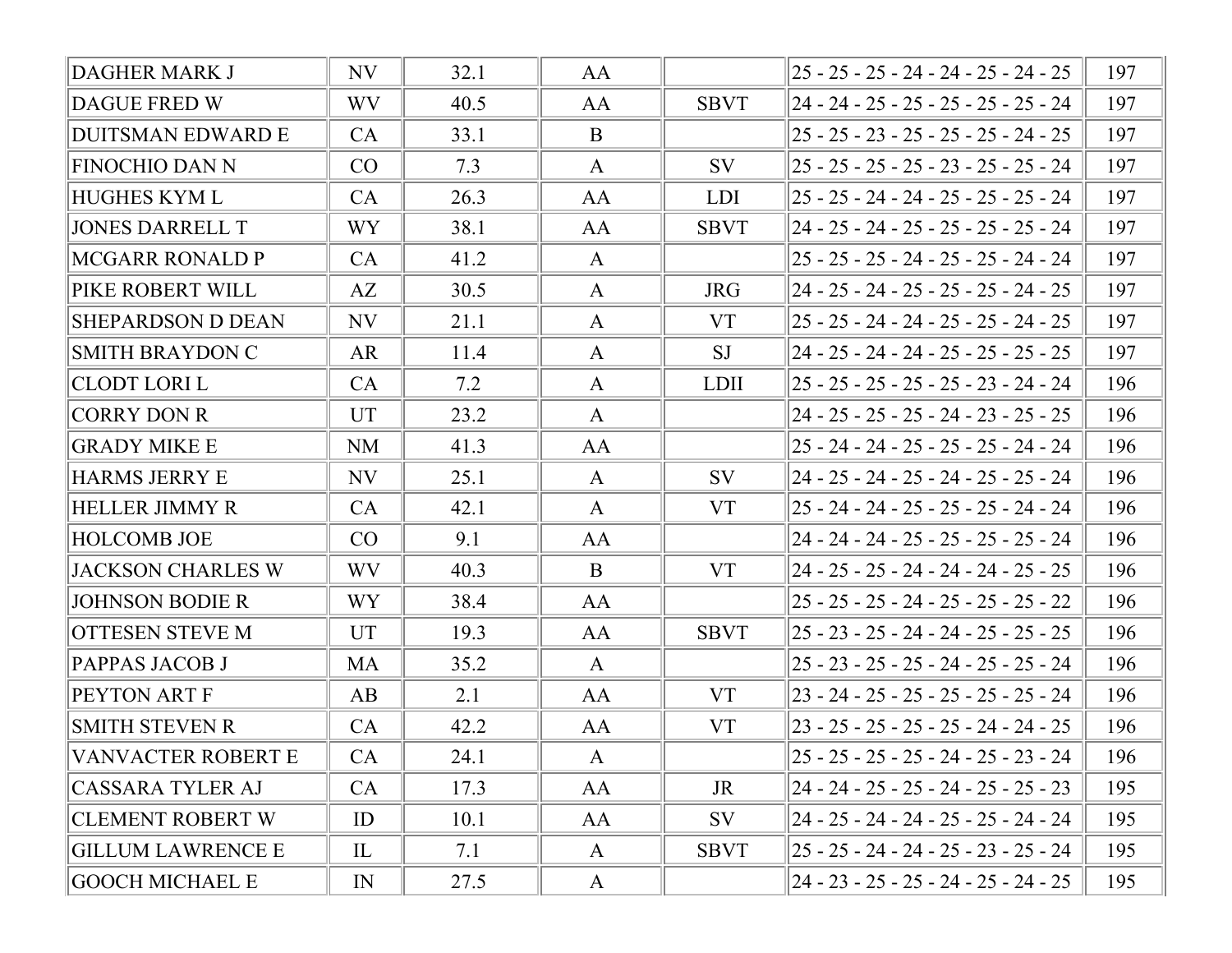| <b>HANLEY JOE E</b>        | <b>NV</b>                  | 34.2 | A            |             | 24 - 23 - 25 - 25 - 24 - 25 - 25 - 24     | 195 |
|----------------------------|----------------------------|------|--------------|-------------|-------------------------------------------|-----|
| HASTINGS WALT V            | CA                         | 31.3 | $\mathbf{B}$ | <b>VT</b>   | 23 - 24 - 25 - 25 - 25 - 24 - 25 - 24     | 195 |
| <b>HEINTZ TRACY STEVEN</b> | CA                         | 24.4 | $\mathbf{A}$ | <b>VT</b>   | 25 - 23 - 25 - 24 - 24 - 25 - 25 - 24     | 195 |
| <b>HENDERSON JOE H</b>     | AZ                         | 14.3 | AA           | <b>SV</b>   | 24 - 25 - 24 - 24 - 25 - 25 - 24 - 24     | 195 |
| MCQUADE JOHN               | IL                         | 33.3 | AA           |             | 23 - 24 - 25 - 25 - 25 - 25 - 24 - 24     | 195 |
| MLYNARZ ROBERT F           | AZ                         | 20.2 | A            | <b>SV</b>   | $24 - 24 - 25 - 23 - 25 - 25 - 24 - 25$   | 195 |
| <b>SCHIAVO SALVATORE G</b> | <b>NY</b>                  | 3.5  | $\mathbf{B}$ |             | $25 - 24 - 25 - 24 - 24 - 24 - 25 - 24$   | 195 |
| <b>SCHROER RONALD L</b>    | AZ                         | 30.3 | $\mathbf{A}$ | <b>SV</b>   | 25 - 24 - 24 - 25 - 24 - 24 - 24 - 25     | 195 |
| <b>SHARP JAMES R</b>       | AZ                         | 14.1 | $\mathbf{A}$ | SV          | 23 - 25 - 24 - 24 - 25 - 25 - 24 - 25     | 195 |
| <b>SHIGEMURA TINA T</b>    | <b>NV</b>                  | 17.5 | $\mathbf{A}$ | <b>LDII</b> | 23 - 25 - 24 - 24 - 25 - 24 - 25 - 25     | 195 |
| <b>THOMAS RAY</b>          | CA                         | 2.5  | AA           | <b>VT</b>   | 25 - 25 - 23 - 25 - 24 - 25 - 24 - 24     | 195 |
| <b>TOMLIN BOB</b>          | <b>WY</b>                  | 10.2 | A            | <b>SBVT</b> | 24 - 24 - 25 - 23 - 25 - 24 - 25 - 25     | 195 |
| <b>WHITAKER TODD</b>       | $\mathop{\rm IL}\nolimits$ | 11.5 | $\mathbf{B}$ | <b>SBVT</b> | $25 - 25 - 24 - 25 - 25 - 23 - 24 - 24$   | 195 |
| WINKEL DR LAURA W          | <b>WA</b>                  | 43.5 | $\mathbf{A}$ | <b>LDII</b> | 24 - 25 - 25 - 25 - 23 - 24 - 25 - 24     | 195 |
| <b>ABO SCOTT B</b>         | ID                         | 15.1 | AA           |             | 25 - 24 - 25 - 25 - 25 - 23 - 24 - 23     | 194 |
| <b>ADJIAN GREG</b>         | CA                         | 13.1 | $\mathbf{A}$ | <b>SBVT</b> | 23 - 25 - 25 - 25 - 24 - 23 - 24 - 25     | 194 |
| <b>BAKER DAVID LEE</b>     | AZ                         | 24.3 | $\mathbf{A}$ | <b>SV</b>   | 21 - 25 - 24 - 25 - 25 - 24 - 25 - 25     | 194 |
| <b>DELONG TODD</b>         | NV                         | 34.1 | AA           |             | $25 - 24 - 25 - 24 - 23 - 24 - 24 - 25$   | 194 |
| EICHLER JR JAMES R         | CA                         | 18.5 | $\mathbf{B}$ |             | 24 - 25 - 24 - 24 - 24 - 25 - 24 - 24     | 194 |
| <b>HOLDEN GREG E</b>       | AZ                         | 28.2 | AA           | <b>VT</b>   | 23 - 24 - 23 - 25 - 25 - 25 - 25 - 24     | 194 |
| <b>LARSEN PATRICK W</b>    | FL                         | 16.3 | B            |             | 24 - 24 - 25 - 23 - 24 - 25 - 25 - 24     | 194 |
| <b>MECHAM BLADE V</b>      | <b>UT</b>                  | 21.5 | A            |             | 23 - 25 - 25 - 23 - 25 - 25 - 24 - 24     | 194 |
| MICHAELIS MIKE V           | <b>MN</b>                  | 38.3 | $\mathbf{A}$ |             | $ 25 - 25 - 25 - 24 - 23 - 25 - 23 - 24 $ | 194 |
| <b>NIELSEN BYRON</b>       | UT                         | 4.3  | A            | SV          | 24 - 25 - 23 - 24 - 25 - 24 - 25 - 24     | 194 |
| <b>ROBB TIM</b>            | AZ                         | 40.2 | AA           | <b>VT</b>   | 24 - 24 - 25 - 25 - 25 - 24 - 23 - 24     | 194 |
| <b>SCHOOLER JAMES D</b>    | <b>CA</b>                  | 18.4 | AA           |             | 25 - 24 - 24 - 25 - 22 - 24 - 25 - 25     | 194 |
| <b>SMITH EDWIN K</b>       | <b>WY</b>                  | 1.2  | B            | SV          | 25 - 25 - 25 - 25 - 24 - 23 - 23 - 24     | 194 |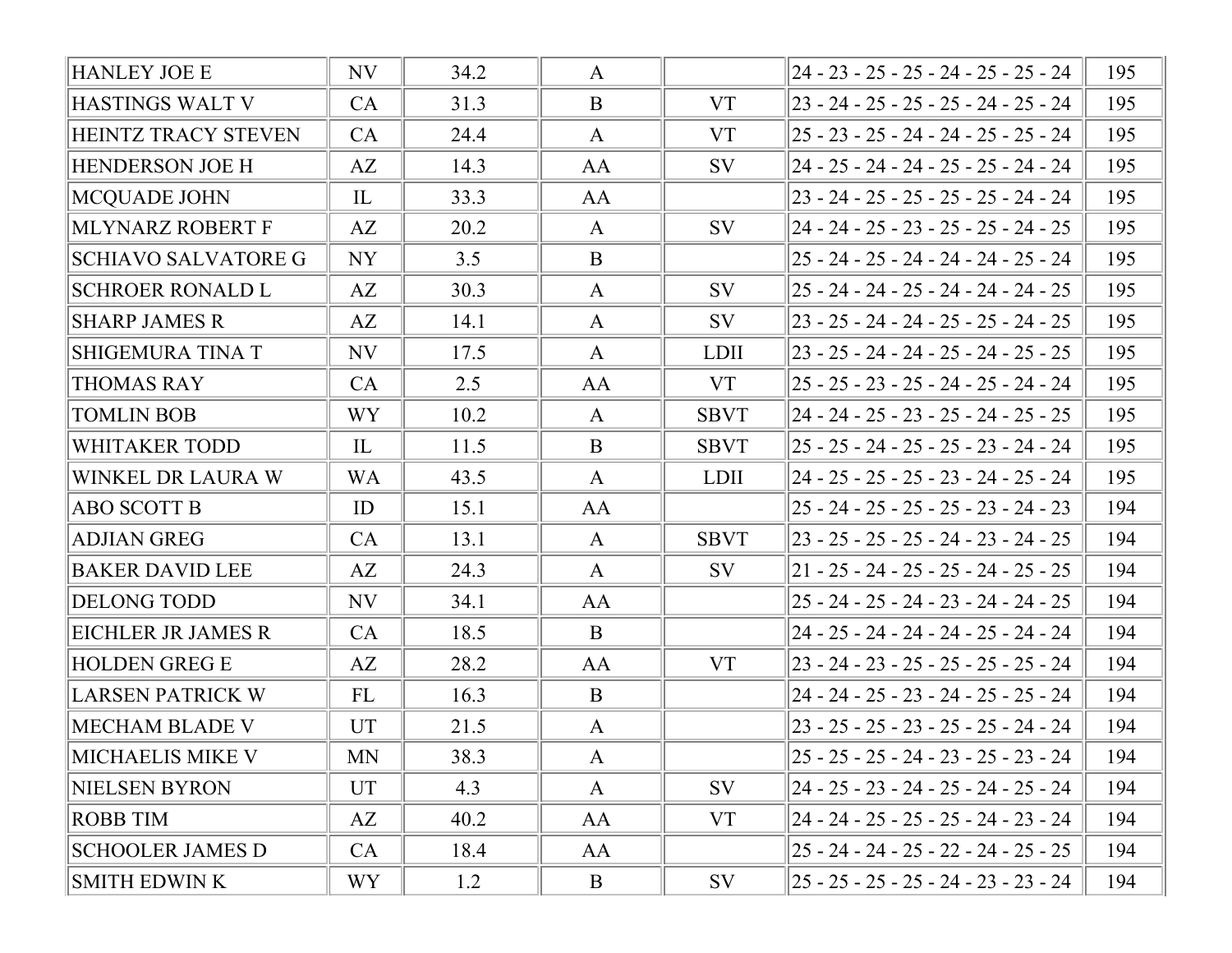| <b>THOMAS DARVIN</b>        | AZ           | 25.4 | A             | <b>VT</b>   | 24 - 23 - 25 - 25 - 25 - 25 - 24 - 23                | 194 |
|-----------------------------|--------------|------|---------------|-------------|------------------------------------------------------|-----|
| WHITE JOHN C                | PA           | 22.5 | $\mathbf{A}$  |             | 24 - 25 - 25 - 24 - 23 - 25 - 23 - 25                | 194 |
| YELLSTROM STEPHEN J         | CO           | 12.3 | B             | <b>VT</b>   | 24 - 25 - 25 - 25 - 24 - 23 - 25 - 23                | 194 |
| <b>ANIYA WARREN M</b>       | H1           | 17.1 | B             | <b>SV</b>   | 24 - 24 - 25 - 23 - 24 - 25 - 24 - 24                | 193 |
| <b>COPSEY JIM</b>           | AZ           | 40.1 | AA            | <b>VT</b>   | 24 - 24 - 23 - 25 - 24 - 24 - 25 - 24                | 193 |
| <b>FOLCHI DARYL E</b>       | CA           | 32.2 | B             | <b>VT</b>   | 25 - 24 - 25 - 25 - 23 - 24 - 24 - 23                | 193 |
| <b>GARRIGUS JACKIE L</b>    | <b>MT</b>    | 34.4 | A             | <b>LDII</b> | 25 - 24 - 25 - 24 - 23 - 25 - 24 - 23                | 193 |
| <b>GUDAHL LINDA A</b>       | <b>WY</b>    | 31.2 | $\mathbf{A}$  | <b>LDII</b> | 24 - 24 - 24 - 23 - 25 - 24 - 24 - 25                | 193 |
| <b>HURST SETH E</b>         | NV           | 36.1 | A             | JR          | 25 - 24 - 25 - 25 - 22 - 23 - 25 - 24                | 193 |
| <b>LARKIN VICKIE L</b>      | CA           | 31.1 | $\mathbf{A}$  | <b>LDII</b> | 24 - 25 - 20 - 24 - 25 - 25 - 25 - 25                | 193 |
| <b>LONG CHARLES W</b>       | TX           | 33.4 | AA            | SV          | 24 - 23 - 25 - 25 - 22 - 25 - 24 - 25                | 193 |
| <b>NEISS LYLE G</b>         | MT           | 1.1  | B             | <b>SBVT</b> | 24 - 24 - 24 - 23 - 24 - 25 - 25 - 24                | 193 |
| <b>OSBORN JOHN G</b>        | MI           | 46.4 | A             |             | 24 - 24 - 23 - 25 - 23 - 24 - 25 - 25                | 193 |
| <b>ROSS WESTON T</b>        | NV           | 22.2 | $\mathbf{A}$  | <b>VT</b>   | 23 - 24 - 25 - 24 - 25 - 25 - 23 - 24                | 193 |
| <b>SYME SCOTT E</b>         | UT           | 10.4 | AA            | <b>SBVT</b> | 25 - 24 - 24 - 25 - 24 - 24 - 23 - 24                | 193 |
| <b>WRIGHT PAM</b>           | <b>UT</b>    | 39.5 | $\mathbf{A}$  | <b>LDII</b> | 25 - 24 - 24 - 24 - 23 - 25 - 25 - 23                | 193 |
| <b>BICKLE CHARLES H</b>     | IL           | 33.5 | AA            | SV          | 23 - 24 - 25 - 24 - 25 - 24 - 24 - 23                | 192 |
| <b>BROWN JAMAAL C</b>       | <b>MD</b>    | 16.4 | AA            |             | 24 - 20 - 25 - 25 - 25 - 25 - 24 - 24                | 192 |
| <b>BULLARD JR RICHARD A</b> | <b>NV</b>    | 42.3 | AA            |             | 24 - 24 - 24 - 23 - 25 - 24 - 24 - 24                | 192 |
| <b>CONNON FERGUS</b>        | NV           | 53.2 | A             | <b>SBVT</b> | 23 - 23 - 23 - 24 - 25 - 25 - 24 - 25                | 192 |
| <b>DANIELS WILLIAM F</b>    | NV           | 32.5 | A             |             | 25 - 25 - 23 - 24 - 25 - 24 - 22 - 24                | 192 |
| <b>ERNST MATT</b>           | NV           | 32.4 | A             | JR          | 25 - 23 - 23 - 24 - 25 - 24 - 24 - 24                | 192 |
| JOHNSON GARY L              | AZ           | 5.4  | $\mathcal{C}$ |             | $\left 24 - 24 - 24 - 25 - 23 - 23 - 25 - 24\right $ | 192 |
| <b>JOHNSON JR SAMUEL G</b>  | NV           | 5.5  | B             | <b>SV</b>   | 25 - 25 - 23 - 24 - 24 - 25 - 24 - 22                | 192 |
| <b>JOHNSON WARREN W</b>     | WY           | 45.5 | B             | <b>JRG</b>  | 22 - 24 - 25 - 25 - 25 - 23 - 25 - 23                | 192 |
| <b>LAMPING RON D</b>        | $\mathbb{N}$ | 27.1 | $\mathbf{B}$  |             | $ 23 - 24 - 23 - 25 - 24 - 23 - 25 - 25 $            | 192 |
| MLYNARZ KENNETH J           | AZ           | 20.1 | A             |             | 24 - 23 - 24 - 25 - 23 - 24 - 24 - 25                | 192 |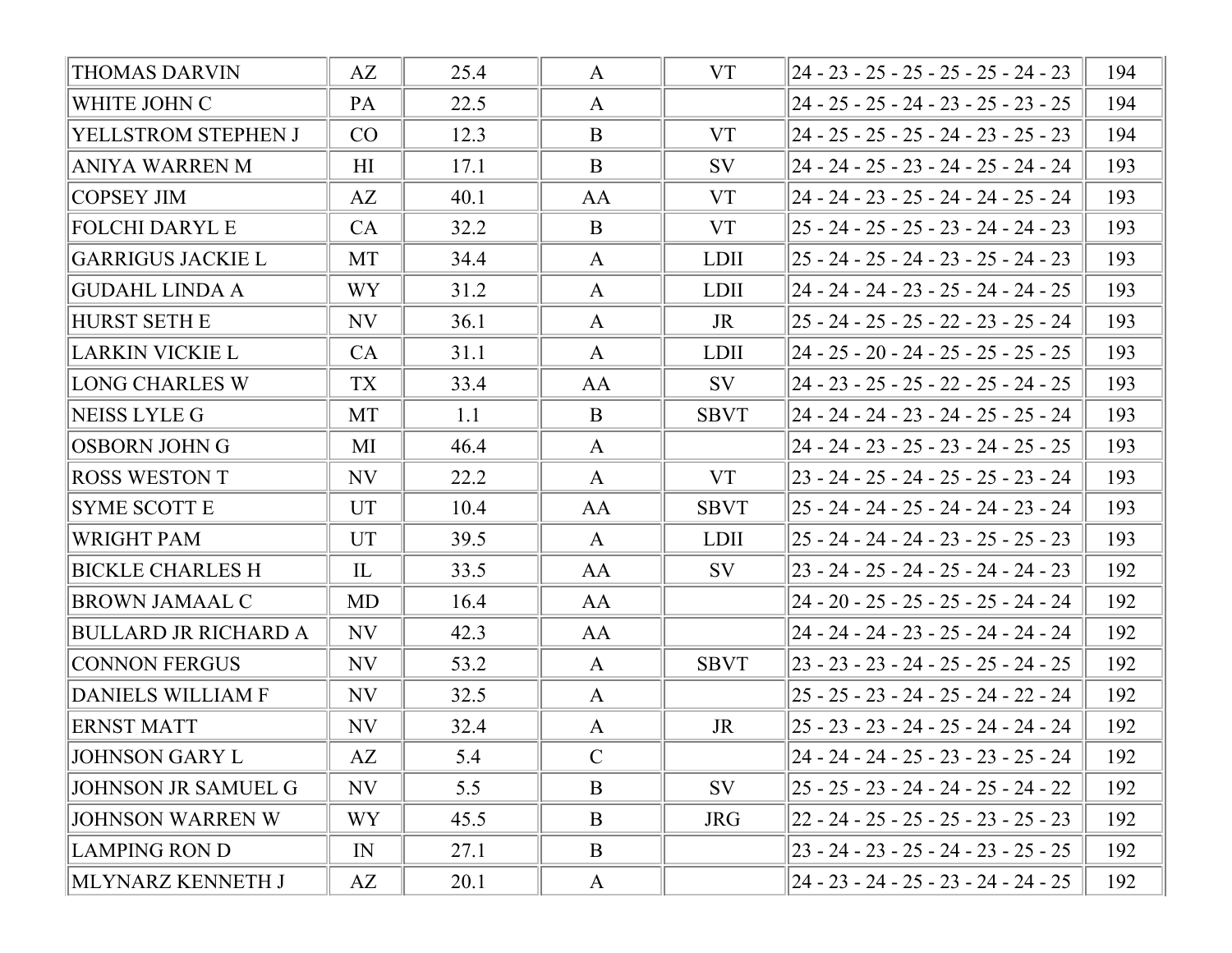| PATTI LLOYD J            | NY        | 3.3  | $\mathcal{C}$ |             | 24 - 24 - 24 - 25 - 24 - 24 - 24 - 23                | 192 |
|--------------------------|-----------|------|---------------|-------------|------------------------------------------------------|-----|
| <b>SLINKER JON J</b>     | CA        | 13.4 | $\mathbf{B}$  |             | 24 - 25 - 25 - 23 - 24 - 22 - 25 - 24                | 192 |
| SONGPHANICH SUKIT        | <b>NV</b> | 9.4  | B             |             | 24 - 24 - 25 - 25 - 22 - 25 - 24 - 23                | 192 |
| <b>STODART IAN</b>       | UT        | 53.5 | A             | <b>JRG</b>  | 25 - 25 - 25 - 21 - 25 - 24 - 25 - 22                | 192 |
| TERNES ELIZABETH M       | <b>UT</b> | 54.4 | AA            | <b>LDI</b>  | 23 - 24 - 24 - 25 - 24 - 24 - 25 - 23                | 192 |
| <b>THOMPSON WAYNE A</b>  | AZ        | 22.4 | A             | <b>SV</b>   | 22 - 24 - 25 - 22 - 24 - 25 - 25 - 25                | 192 |
| WHITE JEFFREY L          | NV        | 37.2 | $\mathbf{A}$  |             | 25 - 24 - 25 - 24 - 23 - 24 - 24 - 23                | 192 |
| <b>BLACKHALL JOHN M</b>  | MT        | 12.4 | $\mathbf{B}$  |             | 23 - 24 - 23 - 24 - 25 - 24 - 24 - 24                | 191 |
| <b>COLLINS SHANE Z</b>   | NV        | 47.1 | A             | JR          | 24 - 25 - 24 - 24 - 22 - 23 - 25 - 24                | 191 |
| <b>CROOK REX</b>         | <b>NM</b> | 36.4 | $\mathcal{C}$ |             | 24 - 23 - 25 - 25 - 25 - 21 - 23 - 25                | 191 |
| <b>DEAN SARA M</b>       | <b>OH</b> | 43.2 | $\mathbf{A}$  | LD1         | 23 - 25 - 24 - 25 - 24 - 25 - 23 - 22                | 191 |
| <b>DESPAIN BRETT B</b>   | UT        | 21.3 | AA            | <b>SBVT</b> | $ 23 - 25 - 21 - 25 - 25 - 23 - 25 - 24 $            | 191 |
| <b>DUWE H JOHN</b>       | WI        | 31.5 | $\mathbf{A}$  | <b>SV</b>   | 25 - 25 - 23 - 23 - 25 - 23 - 24 - 23                | 191 |
| <b>GANDERT CHARLES B</b> | <b>OH</b> | 6.4  | $\mathbf{A}$  | <b>VT</b>   | 24 - 22 - 25 - 24 - 25 - 25 - 21 - 25                | 191 |
| <b>HAMMER ART</b>        | AZ        | 29.5 | D             |             | 23 - 24 - 24 - 24 - 24 - 25 - 23 - 24                | 191 |
| <b>HEITZ TANIE I</b>     | <b>WY</b> | 26.4 | A             | <b>LDI</b>  | 24 - 24 - 24 - 25 - 25 - 23 - 24 - 22                | 191 |
| <b>IDEEN KIMBERLY K</b>  | <b>WY</b> | 4.5  | $\mathbf{B}$  | <b>LDI</b>  | 24 - 25 - 23 - 21 - 25 - 23 - 25 - 25                | 191 |
| PATTERSON DAVID L        | MT        | 15.3 | B             |             | $ 21 - 25 - 25 - 25 - 22 - 25 - 23 - 25 $            | 191 |
| PUTMAN DARRYL A          | <b>NV</b> | 46.2 | $\mathbf{A}$  |             | 25 - 23 - 25 - 23 - 25 - 23 - 24 - 23                | 191 |
| <b>RACKLEY DON J</b>     | TX        | 40.4 | AA            | <b>SBVT</b> | 24 - 21 - 24 - 24 - 25 - 25 - 23 - 25                | 191 |
| <b>SACHAU KURT</b>       | CA        | 14.2 | A             | <b>SV</b>   | 25 - 25 - 24 - 24 - 23 - 22 - 23 - 25                | 191 |
| <b>SAUNDERS TODD A</b>   | CA        | 45.2 | A             |             | 24 - 25 - 24 - 25 - 22 - 25 - 21 - 25                | 191 |
| <b>SCHOOLER JUSTIN S</b> | CA        | 18.2 | $\mathbf{A}$  |             | $\left 23 - 23 - 25 - 25 - 24 - 24 - 23 - 24\right $ | 191 |
| <b>SORLIE LYNN D</b>     | MT        | 15.2 | A             |             | 24 - 25 - 24 - 24 - 23 - 24 - 23 - 24                | 191 |
| <b>STUART MIKE G</b>     | UT        | 10.3 | B             |             | 24 - 23 - 24 - 24 - 22 - 25 - 24 - 25                | 191 |
| <b>VASQUEZ PHILIP R</b>  | AZ        | 45.4 | A             | <b>SV</b>   | 24 - 22 - 22 - 25 - 25 - 23 - 25 - 25                | 191 |
| <b>ADAMS RICHARD E</b>   | NV        | 3.4  | B             | <b>SBVT</b> | 24 - 24 - 25 - 25 - 23 - 23 - 22 - 24                | 190 |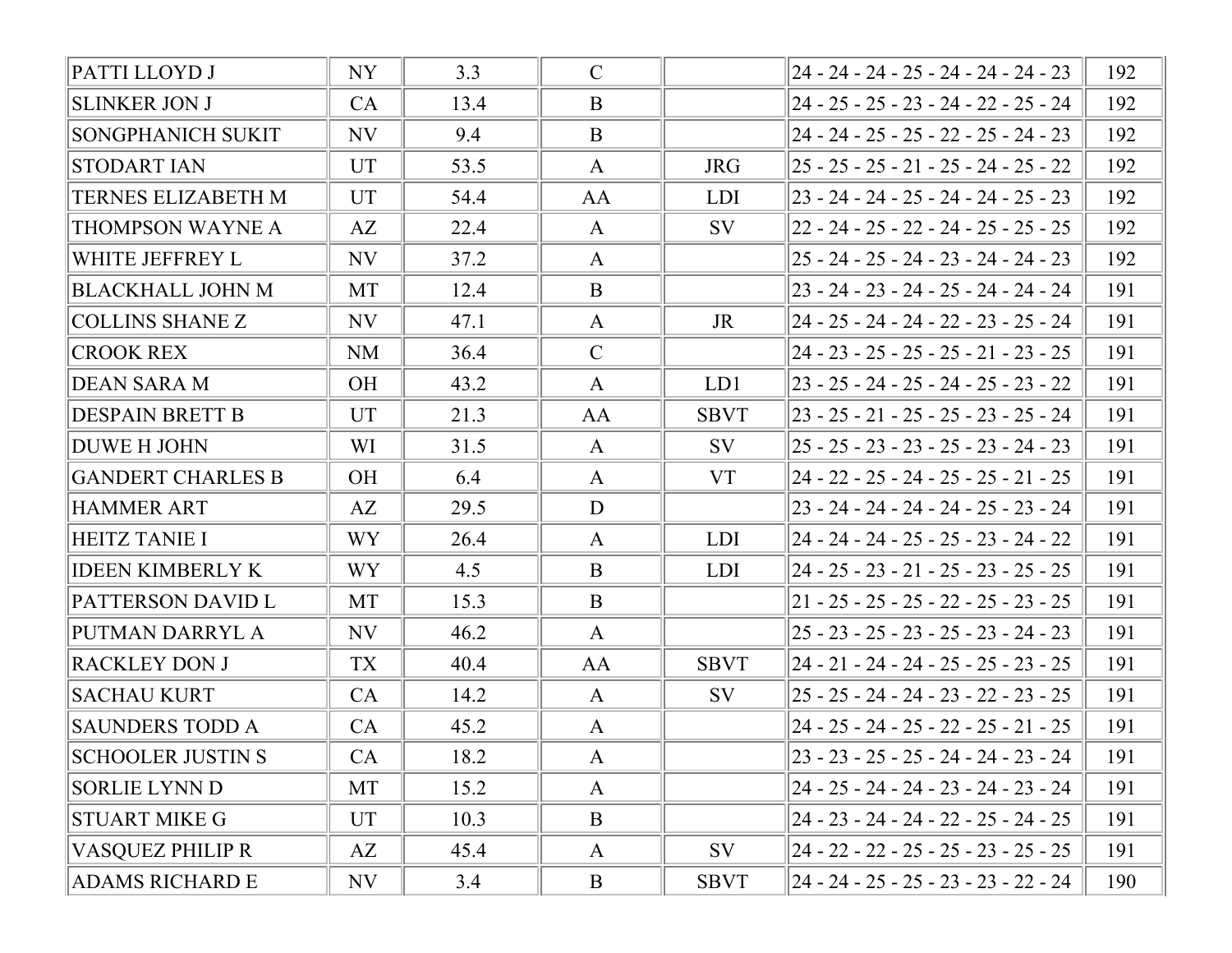| <b>ANDERSEN MATTHEW</b>   | WI              | 23.5 | $\mathbf{B}$  | <b>JRG</b>  | 21 - 25 - 23 - 24 - 24 - 24 - 24 - 25     | 190 |
|---------------------------|-----------------|------|---------------|-------------|-------------------------------------------|-----|
| <b>DEAN JR ROBERT B</b>   | <b>OH</b>       | 43.4 | $\mathbf{A}$  |             | 23 - 25 - 23 - 24 - 24 - 24 - 24 - 23     | 190 |
| <b>GRADY KIM C</b>        | <b>NM</b>       | 41.1 | B             | <b>LDII</b> | 25 - 25 - 24 - 23 - 24 - 24 - 22 - 23     | 190 |
| <b>PETERSON CURTIS</b>    | <b>MN</b>       | 46.1 | $\mathbf{A}$  | <b>VT</b>   | $ 23 - 24 - 23 - 22 - 25 - 25 - 23 - 25 $ | 190 |
| <b>ROMEO CARMINE N</b>    | NV              | 48.5 | $\mathcal{C}$ |             | 24 - 23 - 25 - 24 - 24 - 22 - 25 - 23     | 190 |
| <b>WAGNER JACK A</b>      | MI              | 37.3 | A             | <b>VT</b>   | 24 - 24 - 23 - 23 - 25 - 23 - 25 - 23     | 190 |
| <b>ARCHIBALD DONALD B</b> | AZ              | 27.3 | $\mathbf{A}$  | <b>VT</b>   | 23 - 22 - 24 - 24 - 23 - 24 - 24 - 25     | 189 |
| ERWIN RUBY A              | CA              | 26.5 | $\mathcal{C}$ | <b>LDII</b> | 23 - 24 - 25 - 22 - 23 - 23 - 24 - 25     | 189 |
| <b>FORD SAMUEL E</b>      | NV              | 6.2  | $\mathbf{A}$  | <b>SV</b>   | 22 - 24 - 24 - 23 - 23 - 24 - 24 - 25     | 189 |
| HARDMAN JOHN              | AZ              | 9.3  | $\mathcal{C}$ |             | 25 - 23 - 24 - 24 - 23 - 22 - 23 - 25     | 189 |
| <b>KAFFAR TIMOTHY J</b>   | <b>ND</b>       | 51.5 | $\mathbf{A}$  | <b>SBVT</b> | 23 - 24 - 25 - 23 - 22 - 24 - 23 - 25     | 189 |
| LOBO KENNETH R            | ID              | 15.4 | A             | <b>SV</b>   | 25 - 24 - 25 - 24 - 24 - 22 - 25 - 20     | 189 |
| <b>OTTO MAXWELL</b>       | WI              | 23.1 | $\mathbf{B}$  | JR          | 22 - 25 - 22 - 23 - 24 - 24 - 24 - 25     | 189 |
| SLIGER DAKOTA L           | <b>OK</b>       | 24.5 | $\mathbf{B}$  | SJ          | 24 - 23 - 24 - 25 - 23 - 24 - 22 - 24     | 189 |
| <b>SUDBURY JUSTICE</b>    | <b>UT</b>       | 39.2 | AA            | JR          | 23 - 22 - 24 - 24 - 23 - 24 - 25 - 24     | 189 |
| <b>TREAT DANIEL R</b>     | CO              | 29.3 | $\mathbf{A}$  | <b>SBVT</b> | 22 - 23 - 24 - 25 - 22 - 24 - 25 - 24     | 189 |
| UPTON JR JAMES M          | NV              | 37.1 | D             |             | 23 - 24 - 25 - 25 - 23 - 22 - 24 - 23     | 189 |
| <b>WESTFALL KADEN</b>     | CO              | 48.4 | A             | JR          | 24 - 25 - 24 - 24 - 23 - 22 - 24 - 23     | 189 |
| <b>AKIONA SIDNEY J</b>    | H <sub>I</sub>  | 17.4 | $\mathbf{B}$  | <b>SBVT</b> | 25 - 22 - 24 - 24 - 22 - 23 - 23 - 25     | 188 |
| BOUAYACH HADI             | CA              | 13.2 | $\mathbf{A}$  |             | 25 - 23 - 25 - 21 - 24 - 24 - 22 - 24     | 188 |
| DOLLAR JOHNNY H           | <b>OR</b>       | 20.4 | A             |             | 23 - 22 - 25 - 24 - 22 - 24 - 24 - 24     | 188 |
| <b>DRURY BRODY</b>        | <b>UT</b>       | 21.2 | $\mathbf{A}$  | <b>JR</b>   | $23 - 23 - 24 - 25 - 22 - 23 - 24 - 24$   | 188 |
| HUGHES HOWARD G           | <b>NV</b>       | 5.1  | $\mathbf{B}$  | SV          | 24 - 23 - 24 - 23 - 24 - 23 - 22 - 25     | 188 |
| MARILUCH TAMMY            | NV              | 34.3 | A             | <b>LDI</b>  | 22 - 24 - 24 - 24 - 24 - 23 - 24 - 23     | 188 |
| <b>ROBERTS RUSSELL</b>    | NV              | 4.4  | A             | <b>SBVT</b> | 22 - 24 - 24 - 23 - 22 - 23 - 25 - 25     | 188 |
| <b>SISSANO JOE</b>        | NJ              | 35.4 | A             | SV          | 23 - 24 - 25 - 23 - 22 - 25 - 23 - 23     | 188 |
| WILLIAMS JEFF H           | WY <sup>-</sup> | 38.2 | B             |             | 24 - 24 - 23 - 24 - 23 - 21 - 24 - 25     | 188 |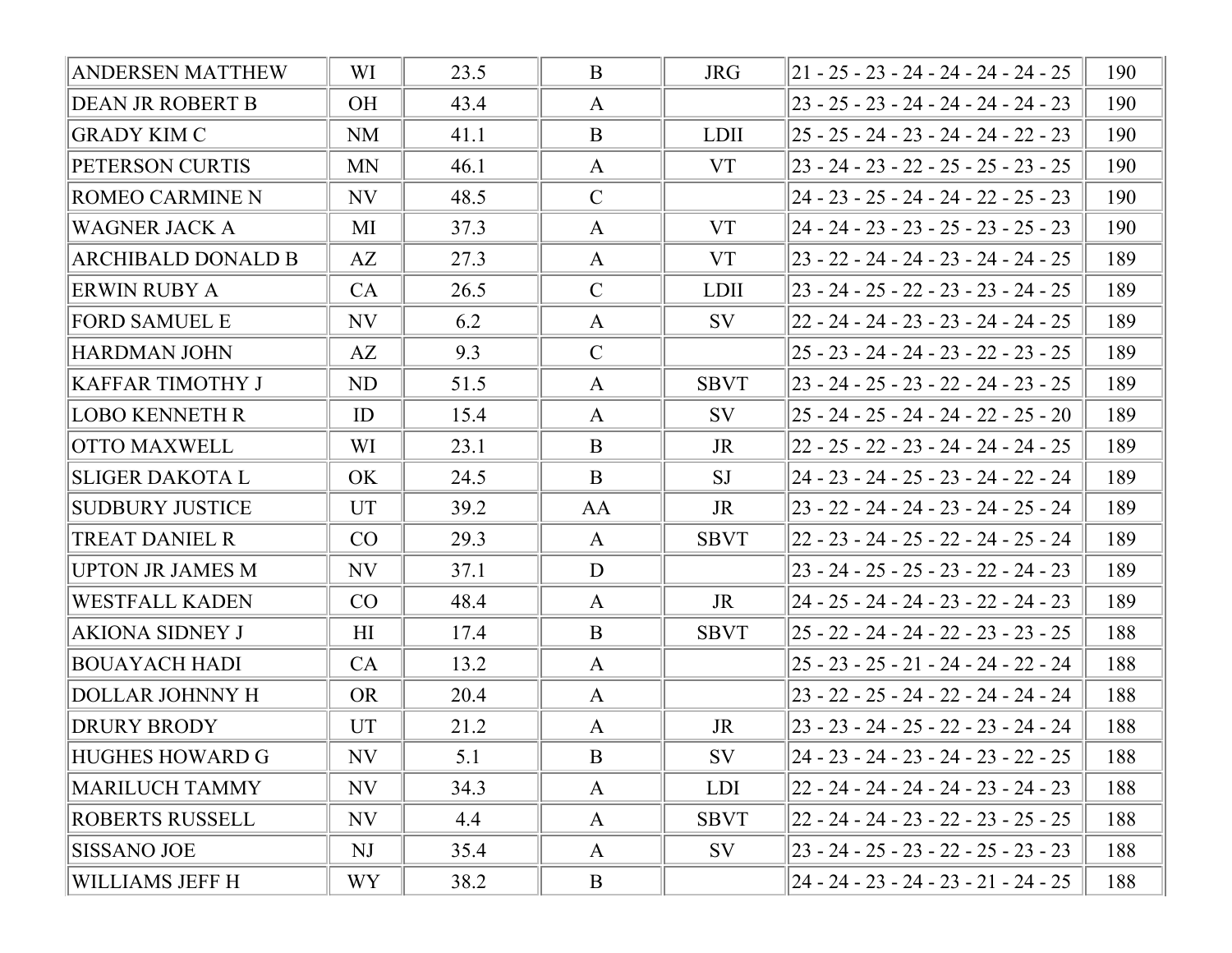| <b>CHURCH BRIAN D</b>    | CO        | 9.2  | A             |             | 23 - 23 - 23 - 25 - 22 - 23 - 24 - 24     | 187 |
|--------------------------|-----------|------|---------------|-------------|-------------------------------------------|-----|
| <b>JOHNSON ANDY P</b>    | UT        | 19.5 | $\mathbf{A}$  |             | 23 - 24 - 23 - 24 - 22 - 24 - 24 - 23     | 187 |
| <b>KINGERY ROSEMARIE</b> | AZ        | 30.2 | $\mathcal{C}$ | <b>LDII</b> | 23 - 23 - 23 - 24 - 24 - 22 - 23 - 25     | 187 |
| <b>SCHULTZ FRED C</b>    | <b>NV</b> | 27.2 | $\mathcal{C}$ | <b>VT</b>   | 23 - 23 - 24 - 25 - 21 - 24 - 25 - 22     | 187 |
| <b>WILKIN TANNER Q</b>   | NV        | 55.5 | $\mathbf{A}$  | JR          | 24 - 22 - 24 - 22 - 24 - 23 - 25 - 23     | 187 |
| <b>AZZI JULES</b>        | CA        | 13.5 | $\mathbf{A}$  |             | 25 - 22 - 22 - 23 - 25 - 24 - 23 - 22     | 186 |
| <b>BELL STEPHEN K</b>    | AZ        | 5.3  | B             | <b>VT</b>   | $ 23 - 21 - 23 - 25 - 25 - 22 - 24 - 23 $ | 186 |
| <b>BURTON BILLY T</b>    | <b>NV</b> | 49.3 | $\mathbf{B}$  | JR          | 23 - 22 - 21 - 24 - 23 - 25 - 25 - 23     | 186 |
| <b>FULLERTON WAYNE</b>   | <b>MO</b> | 30.4 | B             | <b>SV</b>   | 21 - 21 - 25 - 23 - 23 - 25 - 24 - 24     | 186 |
| <b>GATSCHET JAKE</b>     | AZ        | 22.1 | $\mathbf{B}$  |             | 24 - 24 - 23 - 22 - 25 - 22 - 22 - 24     | 186 |
| <b>GOEN DARRELL</b>      | AZ        | 19.2 | D             | <b>SBVT</b> | 23 - 25 - 24 - 25 - 23 - 23 - 22 - 21     | 186 |
| <b>HARTLEY COLTON</b>    | AZ        | 14.4 | $\mathbf{A}$  | <b>JRG</b>  | 23 - 23 - 25 - 23 - 22 - 24 - 24 - 22     | 186 |
| <b>KNOX BILL</b>         | NV        | 12.5 | $\mathbf{B}$  | <b>SBVT</b> | 23 - 23 - 24 - 23 - 21 - 24 - 23 - 25     | 186 |
| <b>RIDGE JAMIE L</b>     | CA        | 55.2 | $\mathcal{C}$ |             | 21 - 23 - 25 - 25 - 24 - 24 - 22 - 22     | 186 |
| <b>STEVENS CHASE</b>     | UT        | 54.3 | $\mathbf{B}$  |             | 21 - 24 - 25 - 24 - 24 - 23 - 22 - 23     | 186 |
| <b>SWAIN DELTON W</b>    | <b>NV</b> | 37.4 | $\mathcal{C}$ | <b>SV</b>   | 24 - 23 - 21 - 25 - 23 - 24 - 23 - 23     | 186 |
| WILLIAMS MONTE C         | <b>NV</b> | 47.5 | $\mathbf{B}$  | <b>SJ</b>   | 21 - 25 - 24 - 24 - 23 - 21 - 24 - 24     | 186 |
| <b>BROOKE CHARLES A</b>  | MT        | 6.3  | $\mathbf{A}$  | <b>SV</b>   | 22 - 25 - 22 - 23 - 22 - 22 - 24 - 25     | 185 |
| <b>BROSTEN JERRY</b>     | MT        | 6.1  | $\mathbf{B}$  | <b>VT</b>   | 23 - 24 - 25 - 23 - 23 - 24 - 23 - 20     | 185 |
| <b>CLAWSON ROBERT L</b>  | <b>NV</b> | 31.4 | $\mathbf{A}$  | SV          | 24 - 21 - 23 - 24 - 22 - 24 - 24 - 23     | 185 |
| ELLIOTT ETHAN L          | NV        | 49.1 | B             | JR          | $ 21 - 23 - 25 - 24 - 23 - 23 - 23 - 23 $ | 185 |
| PORTZ ED J               | <b>OR</b> | 16.5 | $\mathbf{B}$  | <b>SV</b>   | $22 - 25 - 23 - 24 - 23 - 23 - 22 - 23$   | 185 |
| <b>RIDGE JACOB R</b>     | CA        | 55.1 | $\mathbf{A}$  | <b>JR</b>   | $ 24 - 21 - 25 - 24 - 23 - 21 - 25 - 22 $ | 185 |
| <b>SMITH LAWRENCE S</b>  | <b>NV</b> | 8.4  | $\mathcal{C}$ | SV          | 22 - 23 - 24 - 22 - 25 - 23 - 22 - 24     | 185 |
| <b>TESKER RICHARD</b>    | WI        | 24.2 | A             | <b>SBVT</b> | 21 - 23 - 24 - 24 - 23 - 25 - 22 - 23     | 185 |
| <b>VOLZ TIGER M</b>      | AZ        | 30.1 | B             | <b>LDII</b> | 24 - 24 - 21 - 24 - 24 - 23 - 22 - 23     | 185 |
| <b>WILLIAMS MARK</b>     | AZ        | 22.3 | A             | <b>SBVT</b> | 24 - 25 - 24 - 23 - 21 - 21 - 23 - 24     | 185 |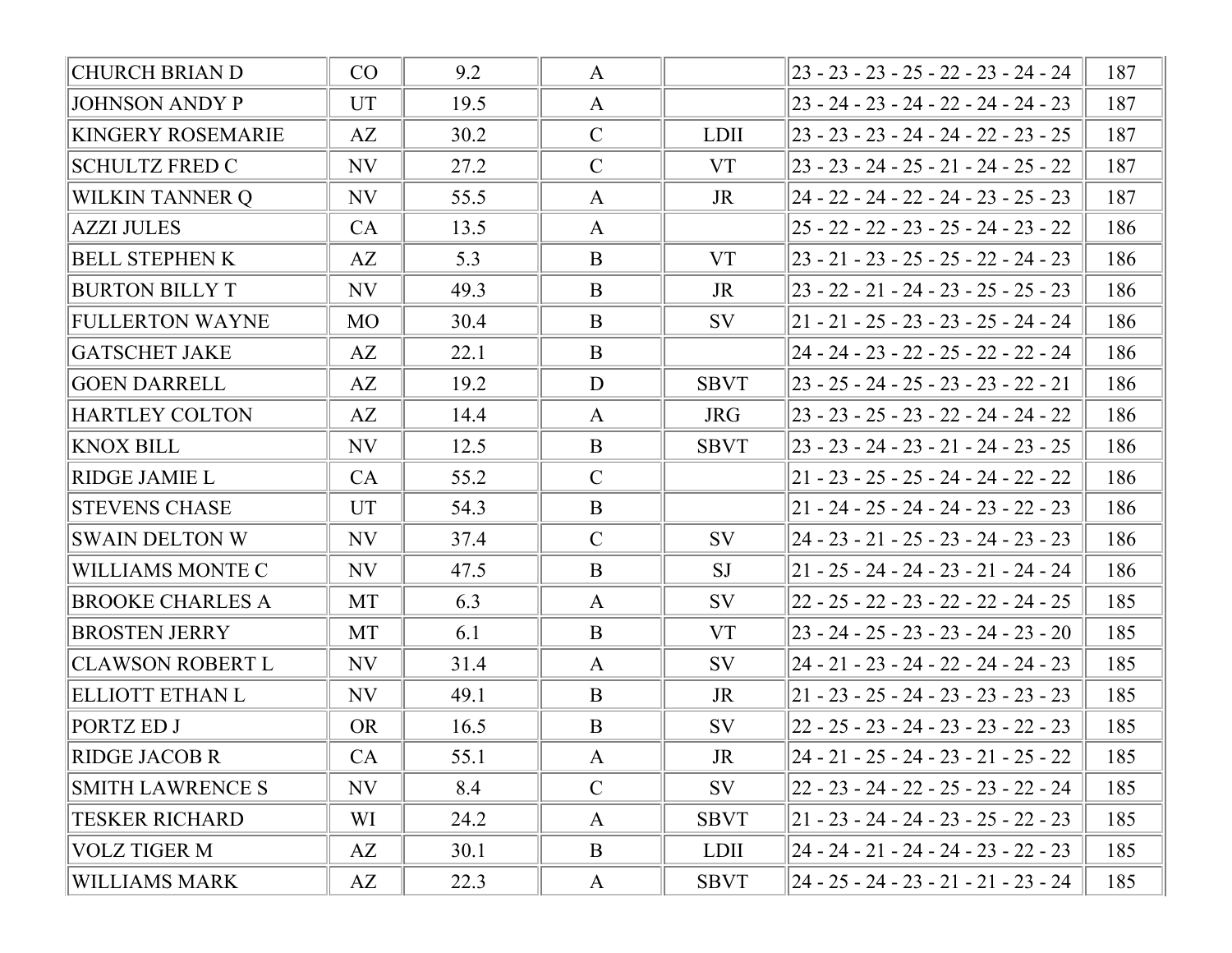| <b>ALFORD AL A</b>            | ID        | 11.2 | B             | <b>VT</b>   | 24 - 25 - 17 - 23 - 21 - 25 - 25 - 24     | 184 |
|-------------------------------|-----------|------|---------------|-------------|-------------------------------------------|-----|
| <b>GASAWAY GARY E</b>         | <b>WA</b> | 25.2 | $\mathcal{C}$ |             | 22 - 23 - 23 - 23 - 24 - 23 - 24 - 22     | 184 |
| <b>LOVELESS M ALAN</b>        | <b>TN</b> | 42.5 | $\mathcal{C}$ | <b>VT</b>   | 23 - 25 - 24 - 24 - 23 - 24 - 21 - 20     | 184 |
| <b>MILLER RON</b>             | <b>MN</b> | 29.2 | $\mathcal{C}$ |             | 22 - 25 - 22 - 25 - 23 - 24 - 23 - 20     | 184 |
| <b>SCHULTZ DAVE H</b>         | MI        | 5.2  | $\mathbf{B}$  | <b>SV</b>   | 22 - 24 - 24 - 23 - 22 - 24 - 23 - 22     | 184 |
| <b>SCHWARTZMAN JERRY</b><br>W | <b>WA</b> | 1.4  | B             | <b>SBVT</b> | 23 - 24 - 24 - 22 - 20 - 24 - 22 - 25     | 184 |
| THRELFALL DAN D               | NV        | 29.1 | $\mathcal{C}$ | <b>SV</b>   | 23 - 23 - 23 - 24 - 22 - 23 - 23 - 23     | 184 |
| <b>BUNCH CHARLES L</b>        | FL        | 9.5  | $\mathcal{C}$ | <b>SV</b>   | 24 - 24 - 24 - 21 - 24 - 22 - 21 - 23     | 183 |
| <b>JORGENSEN GLEN A</b>       | <b>SD</b> | 7.5  | B             |             | 22 - 22 - 23 - 24 - 21 - 24 - 22 - 25     | 183 |
| <b>SANDBORG BILL</b>          | CA        | 16.1 | B             | <b>SBVT</b> | 21 - 23 - 23 - 23 - 24 - 23 - 25 - 21     | 183 |
| <b>TUTTLE LYNETTE</b>         | <b>UT</b> | 39.4 | B             | LDI         | 25 - 23 - 24 - 22 - 21 - 22 - 24 - 22     | 183 |
| <b>WILLOUGHBY ANN</b>         | CO        | 12.2 | $\mathcal{C}$ | <b>LDII</b> | 22 - 23 - 23 - 22 - 24 - 24 - 24 - 21     | 183 |
| HENDRICKSON JAMES F           | <b>NV</b> | 46.5 | B             |             | 23 - 25 - 23 - 23 - 21 - 20 - 22 - 25     | 182 |
| <b>OLSON ERIC</b>             | <b>WA</b> | 25.3 | $\mathbf{A}$  | <b>VT</b>   | $19 - 24 - 24 - 24 - 22 - 24 - 22 - 23$   | 182 |
| <b>BERRIER RONALD E</b>       | <b>OH</b> | 43.1 | $\mathcal{C}$ | <b>SV</b>   | 24 - 24 - 23 - 23 - 21 - 19 - 24 - 23     | 181 |
| <b>ERWIN KEVIN P</b>          | CA        | 26.2 | B             | <b>SV</b>   | 24 - 23 - 22 - 21 - 23 - 23 - 22 - 23     | 181 |
| PROCKISH DAN J                | NV        | 8.5  | $\mathbf{A}$  | <b>SV</b>   | 22 - 25 - 23 - 21 - 22 - 24 - 21 - 23     | 181 |
| <b>VOGEL DANIEL J</b>         | MT        | 2.4  | AA            | <b>VT</b>   | $ 20 - 21 - 23 - 21 - 23 - 24 - 25 - 24 $ | 181 |
| HENSLEY GARRETT               | AR        | 16.2 | B             | JR          | 23 - 24 - 22 - 22 - 22 - 23 - 21 - 23     | 180 |
| <b>SLOAN STEVEN</b>           | NV        | 47.4 | B             | <b>JRG</b>  | 22 - 21 - 23 - 22 - 24 - 22 - 24 - 22     | 180 |
| <b>HILTON MIKE J</b>          | <b>UT</b> | 19.1 | A             | <b>VT</b>   | $ 25 - 22 - 20 - 24 - 23 - 25 - 20 - 20 $ | 179 |
| HURST LANCE W                 | NV        | 36.5 | B             |             | 22 - 24 - 19 - 21 - 24 - 24 - 23 - 22     | 179 |
| LINDAHL CHUCK O               | CA        | 39.1 | A             | <b>VT</b>   | 23 - 23 - 24 - 23 - 22 - 20 - 21 - 23     | 179 |
| <b>TALBOT CRAIG F</b>         | <b>WA</b> | 23.4 | $\mathcal{C}$ | <b>VT</b>   | 25 - 22 - 21 - 20 - 24 - 24 - 21 - 22     | 179 |
| <b>TRINH CHRISTOPHER</b>      | <b>CA</b> | 11.3 | A             |             | 22 - 22 - 19 - 23 - 24 - 23 - 23 - 23     | 179 |
| <b>KENNON LARRY N</b>         | AZ        | 20.5 | B             | SV          | $ 21 - 22 - 21 - 24 - 23 - 21 - 22 - 24 $ | 178 |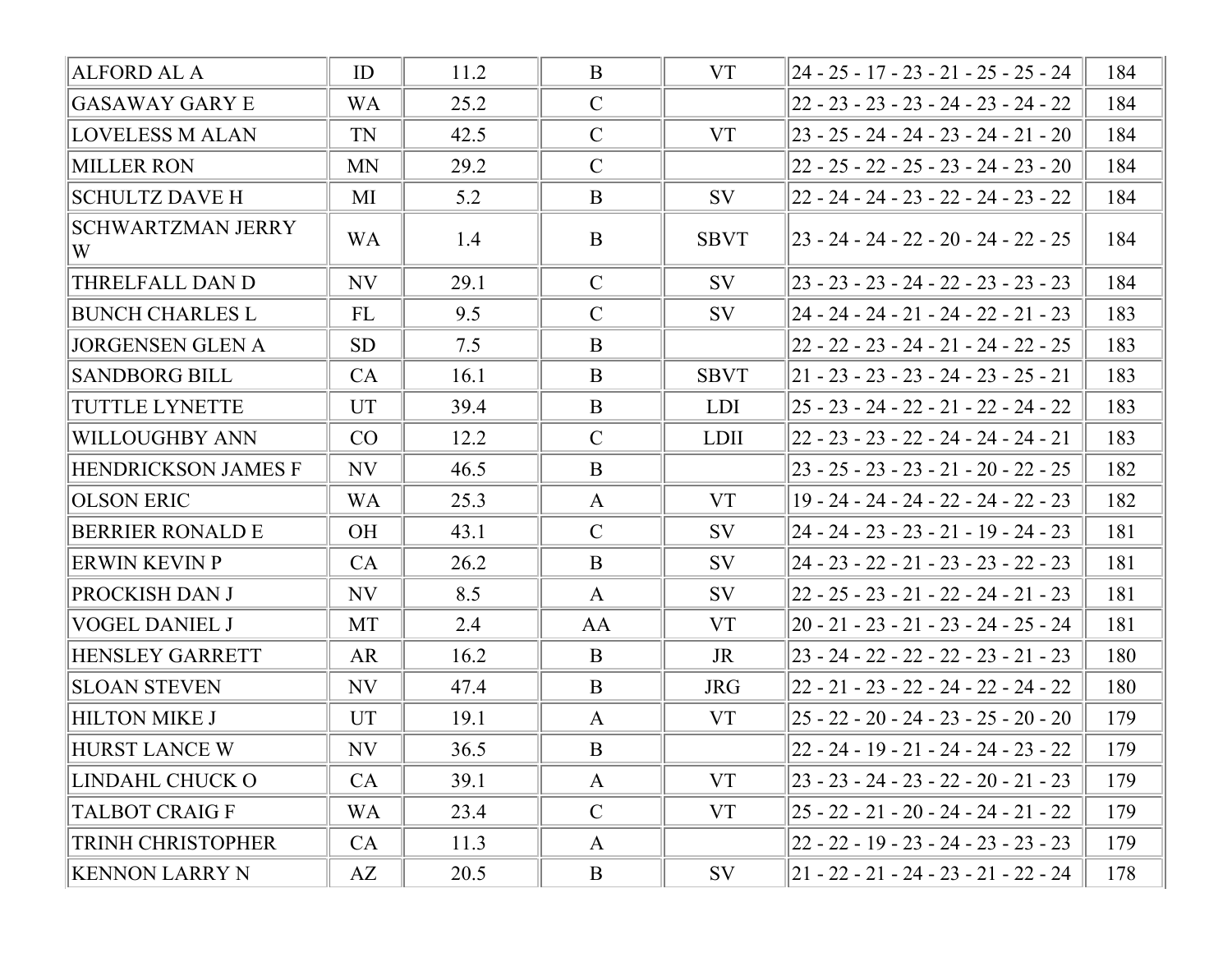| LEWIS DONNETTE K          | NV                         | 36.3 | D             | <b>LDI</b>  | 21 - 23 - 25 - 25 - 19 - 22 - 21 - 22     | 178 |
|---------------------------|----------------------------|------|---------------|-------------|-------------------------------------------|-----|
| ROBINSON JULIE A          | CA                         | 26.1 | $\mathbf{B}$  | <b>LDII</b> | 22 - 20 - 25 - 22 - 21 - 22 - 24 - 22     | 178 |
| VAN NORMAN DAVID          | CA                         | 18.1 | $\mathcal{C}$ |             | 22 - 24 - 24 - 23 - 19 - 20 - 21 - 25     | 178 |
| RAPOZA JR ROBERT P        | H                          | 1.3  | $\mathcal{C}$ | <b>SV</b>   | 21 - 22 - 22 - 23 - 24 - 21 - 22 - 21     | 176 |
| <b>IANNACCHINO RILEY</b>  | NV                         | 51.2 | $\mathbf{B}$  | SJ          | 21 - 23 - 21 - 21 - 24 - 22 - 23 - 20     | 175 |
| <b>LEWIS JEFFREY M</b>    | NV                         | 36.2 | B             | <b>SV</b>   | 22 - 20 - 20 - 22 - 23 - 22 - 23 - 23     | 175 |
| <b>SHEPARDSON LINDA J</b> | <b>NV</b>                  | 21.4 | D             | <b>LDII</b> | $18 - 22 - 22 - 25 - 23 - 22 - 21 - 22$   | 175 |
| HUTCHINGS KENNETH L       | UT                         | 28.3 | $\mathbf{B}$  |             | 22 - 22 - 22 - 24 - 18 - 20 - 23 - 23     | 174 |
| LINDLEY CARLA J           | CO                         | 29.4 | D             | <b>LDII</b> | $19 - 23 - 23 - 21 - 19 - 22 - 23 - 24$   | 174 |
| PIZINGER NATHANIAL D      | AZ                         | 45.3 | $\mathbf{B}$  | JR          | 23 - 24 - 22 - 23 - 18 - 20 - 22 - 22     | 174 |
| <b>STEVENS DON T</b>      | MI                         | 54.2 | $\mathcal{C}$ | <b>SV</b>   | 23 - 21 - 23 - 22 - 21 - 20 - 23 - 21     | 174 |
| <b>TADLOCK JAMES</b>      | NV                         | 50.5 | B             | <b>SBVT</b> | 23 - 19 - 20 - 23 - 24 - 24 - 22 - 19     | 174 |
| WILKIN LORIN J            | NV                         | 55.3 | $\mathbf{B}$  |             | 21 - 21 - 21 - 21 - 24 - 20 - 23 - 23     | 174 |
| MARTIN LYNN E             | NV                         | 11.1 | $\mathbf{B}$  | <b>LDII</b> | $19 - 20 - 23 - 23 - 20 - 20 - 24 - 24$   | 173 |
| <b>APPLE JOE</b>          | NV                         | 49.2 | B             | JR          | $ 23 - 21 - 22 - 23 - 20 - 22 - 21 - 20 $ | 172 |
| CZESHINSKI COLE M         | CA                         | 20.3 | $\mathbf{B}$  |             | 25 - 23 - 22 - 23 - 20 - 19 - 17 - 23     | 172 |
| <b>IDEEN DANA R</b>       | <b>WY</b>                  | 4.1  | $\mathcal{C}$ | <b>VT</b>   | 22 - 22 - 20 - 21 - 22 - 23 - 24 - 18     | 172 |
| <b>BROOK TOBY</b>         | HI                         | 53.3 | D             |             | $18 - 22 - 23 - 20 - 19 - 23 - 22 - 24$   | 171 |
| <b>ERNST THAINE</b>       | <b>NV</b>                  | 32.3 | $\mathbf{B}$  |             | 21 - 21 - 24 - 24 - 19 - 19 - 23 - 20     | 171 |
| NUTT GREG L               | $\mathop{\rm IL}\nolimits$ | 33.2 | $\mathbf{B}$  |             | $20 - 21 - 22 - 24 - 19 - 22 - 22 - 20$   | 170 |
| <b>TAYLOR DAVID G</b>     | UT                         | 1.5  | A             |             | 24 - 19 - 22 - 19 - 19 - 22 - 24 - 21     | 170 |
| <b>PEYTON DIANE R</b>     | AB                         | 2.2  | $\mathcal{C}$ | <b>LDII</b> | 22 - 20 - 23 - 22 - 22 - 21 - 19 - 20     | 169 |
| WACHTEL W ANDREW          | AZ                         | 28.5 | $\mathcal{C}$ | <b>SBVT</b> | $ 24 - 21 - 20 - 23 - 20 - 21 - 21 - 19 $ | 169 |
| PIZINGER WYATT J          | AZ                         | 45.1 | D             | SJ          | 22 - 20 - 18 - 23 - 20 - 22 - 17 - 21     | 163 |
| <b>TARAKCHIAN MINAS</b>   | CA                         | 25.5 | D             |             | 21 - 18 - 21 - 22 - 19 - 19 - 20 - 23     | 163 |
| <b>BLAKE RICK</b>         | MT                         | 6.5  | D             |             | $19 - 18 - 22 - 19 - 24 - 20 - 23 - 17$   | 162 |
| <b>SANTELLAN AUSTIN X</b> | NV                         | 50.1 | B             | SJ          | 21 - 18 - 22 - 22 - 22 - 21 - 18 - 18     | 162 |